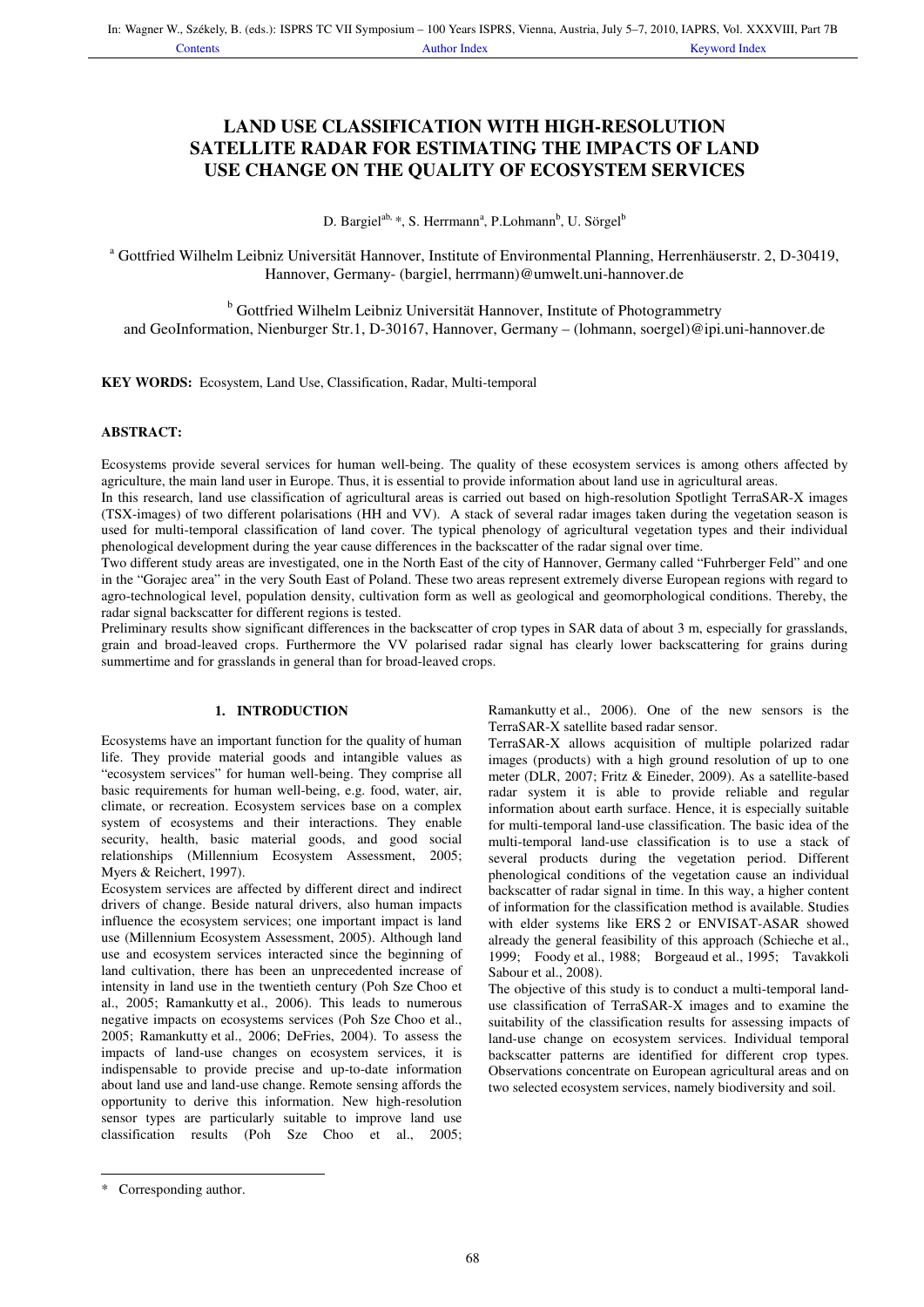### **2. METHODOLOGY**

### **2.1 Study areas**

Two study areas have been chosen to test the robustness and transferability of the approach. The test sites vary strongly in their sociological, ecological, economic, and geomorphological conditions. The Fuhrberg area ("Fuhrberger Feld") is situated in Germany, in the North East of the city of Hannover (52.56 N, 9.84 E), while the second area ("Gorajec") is located in the very South East of Poland (50.68 N, 22.85 E). The German study area is characterised by intensive agriculture, modern production methods, and large fields. The terrain is flat and the share of field margin strips, hedgerows and other habitat structures is low. The area is a water protection area and its ground water is provided as drinking water for the region of Hannover.

In contrast, in the Polish study area traditional production methods are applied and technical and agrochemical equipment standard is low. The region belongs to the least developed regions in Europe concerning its agricultural production methods (Palang et al., 2006). According to this, landscape structure is dominated by a mosaic of habitat structures, and the size of fields is exceptionally small. The characteristic land relief and loess soils of the Gorajec region cause strong soil erosion processes (Jadczyszyn 1997).

### **2.2 Data sets**

For both study areas TerraSAR-X images were acquired in High Resolution Spotlight Mode (HS) during the growing season of the year 2009 (Table 1). The images were taken in dual polarisation VV and HH and delivered as ground range products with equidistant pixel spacing in azimuth and ground range direction (Fritz & Eineder 2009). Seven images are available for the Gorajec area and only five for the Fuhrberg region because no images could be ordered for the Fuhrberg region in August and September 2009. For the Polish Gorajec area all acquisitions are taken at an incidence angle of 31.72 °, those for the Fuhrberg area at an incidence angle of 34.75 °. Ground range resolution is 2.1 meters for Fuhrberg and 2.3 meters for Gorajec. Resolution in azimuth direction is 2.4 meters for both areas. The extent auf the scenes is 5 kilometers in azimuth and 10 kilometers in ground range according to the HS-Mode.

| study area | month     | day |
|------------|-----------|-----|
| Gorajec    | March     | 14  |
| Fuhrberg   | March     | 11  |
| Fuhrberg   | April     | 13  |
| Gorajec    | Apri      | 27  |
| Fuhrberg   | June      | 18  |
| Gorajec    | June      | 10  |
| Gorajec    | July      | 13  |
| Fuhrberg   | July      | 10  |
| Gorajec    | August    | 4   |
| Gorajec    | September | 6   |
| Gorajec    | October   | 9   |
| Fuhrberg   | October   |     |

Table 1: Availability of TerraSAR-X images

#### **2.3 Ground truth**

Ground-truth data were collected in both areas during the year 2009. Vegetation mapping was conducted to generate groundtruth information. In the Fuhrberg region, vegetation mapping was conducted on the exact acquisition dates. Therefore 152 fields have been visited regularly. Additional 46 fields were mapped in July. This results in a total number of 198 test fields for the Fuhrberg region.

In the Gorajec area, ground truth information was collected on three dates during the vegetation period of the year 2009. They covered the acquisition dates for Gorajec in April, August and October. 135 fields were mapped in the Polish study area.

The size of the investigated fields differs considerably between both study areas (Table 2). The mean size of the fields in the Fuhrberg region is 5.27 ha whereas the fields in the Gorajec area have a mean size of only 0.70 ha.

|      | Fuhrberg (GER) | Gorajec (PL) |
|------|----------------|--------------|
| sum  | 1048.34        | 94.34        |
| max  | 24.36          | 3.12         |
| min  | 0.37           | 0.03         |
| mean | 5.27           | 0.70         |

Table 2: Size of ground truth areas [ha]

During the field campaigns several parameters were recorded for each investigated field in a check list:

- Local situation of crop type and its phenological stage, according to the BBCH - scale for the description of growth stages of mono - and dicotyledonous plants (Meier & Bleiholder, 2006)
- Cultivation practices
- Other relevant observations (e.g. weed content, crop residues)

GPS-referenced pictures of all fields were taken. For each acquisition date the local weather conditions and moisture of surface area were recorded.

### **2.4 Data processing**

After co-registration and georefencing of the datasets, the multitemporal DeGrandi filter was applied on both sets. The described procedures were performed with ENVI SARSCAPE Software.

Radiometric calibration was done according to INFOTERRA (2008):

$$
\sigma^{0}_{[dB]} = 10 * \log_{10} (CalFact * DN^{2}) + 10 \log_{10} (SIN\theta_{loc})
$$

Where:

 $^{0}_{\text{dB}}$  = the calibrated pixel value in decibel  $CalFact = the calibration and processor scaling$ factor

 $DN =$  the pixel intensity value

 $\theta_{\text{loc}}$  = the local incident angle which is the angle between the radar beam and the normal to reflecting surface.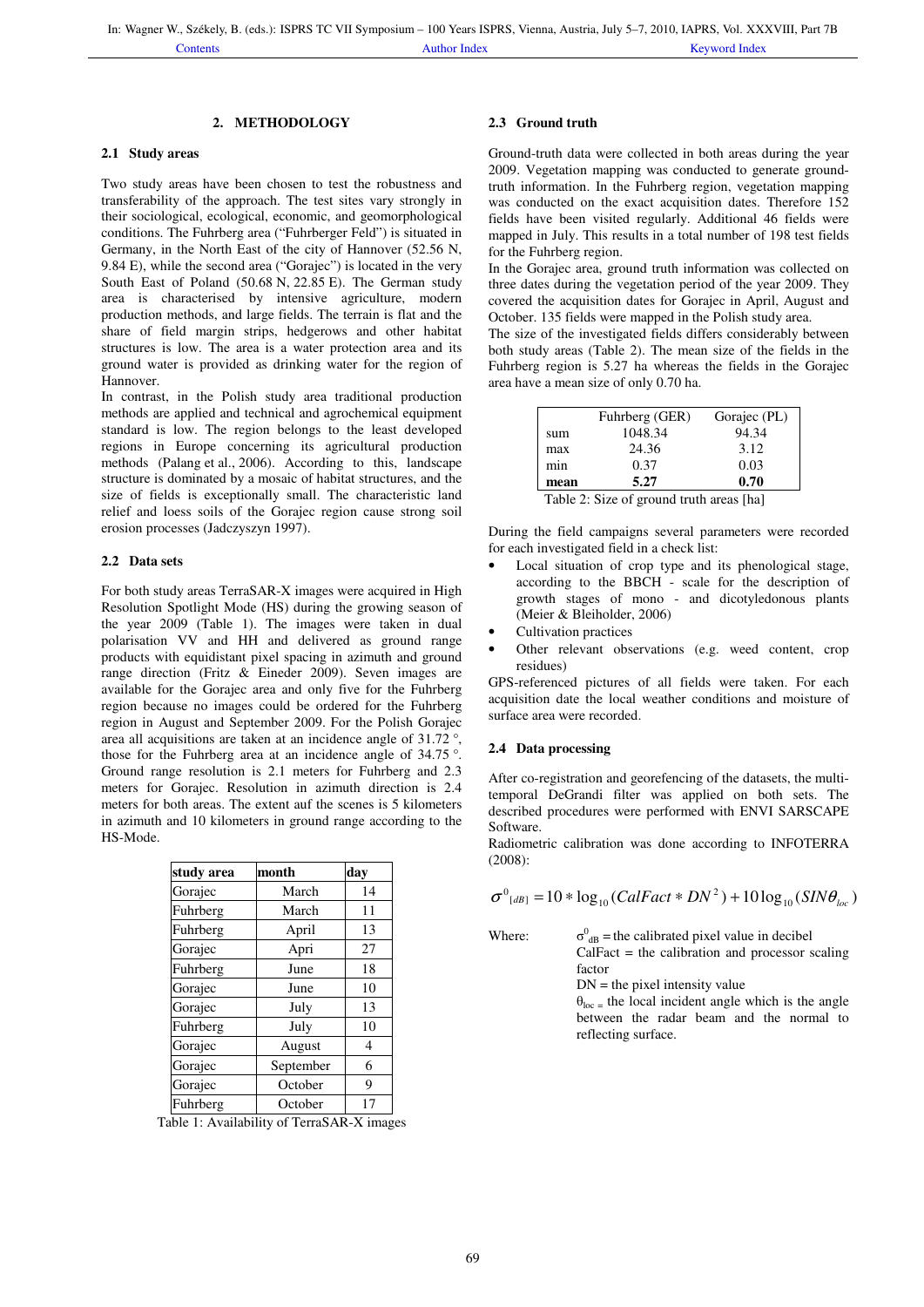# **3. RESULTS**

# **3.1 Results of ground truthing**

The described differences of the study areas lead to different characteristics of crops with regard to the type of cultivated plants and their appearance. This is reflected by the results of taken ground truth on-site.

15 (Fuhrberg) and 16 types of crops (Gorajec) have been recordered (Table 3). In the Fuhrberg area the presence of weeds is low on most fields. Nevertheless a gradient in the amount of weeds between different potato-fields has been detected. Some of them are completely free of weeds while others contain a certain amount of various species of weeds. The differences cannot be attributed to plant diseases. In Gorajec the amount of weeds is explicitly higher than in the Fuhrberg area. Most fields contain different kinds of weeds. Most potatoes in the Polish study area suffer from a disease.

| <b>Fuhrberg (GER)</b> |                | Gorajec (PL)       |                |
|-----------------------|----------------|--------------------|----------------|
| crop type             | count          | crop type          | count          |
| grasslands and        |                | grasslands and     |                |
| meadows               | 43             | meadows            | 4              |
| oat                   | 4              | oat                | 7              |
| rye                   | 33             | rye                | 12             |
| barley                | 20             | barley             | 24             |
| maize                 | 13             | maize              | $\overline{c}$ |
| spelt                 |                | grain mixture:     |                |
|                       | 1              | barley, wheat, oat | 18             |
| wheat                 | 9              | wheat              | 25             |
| winter rape           | 8              | turnip rape        | $\overline{2}$ |
| sugar beets           | 18             | sugar beets        | $\overline{3}$ |
| potatoes              | 24             | potatoes           | 6              |
| fallow land           | 5              | fallow land        | 3              |
| strawberries          | 3              | black currant      | 5              |
| asparagus             | 12             | tobacco            | 13             |
| beans                 | 1              | beans              | 4              |
| Lolium perenne        | $\overline{4}$ | trefoil            | 4              |
|                       |                | grain mixture:     |                |
|                       |                | wheat, rye         | 3              |

Table 3: Type and quantity of crops

### **3.2 Measurement of signal backscatter**

Measured backscatter of radar signal differs for different crops and different acquisition times. Thus an individual pattern of backscatter can be derived for every single crop type. In the following, first results of backscatter patterns (means per field) for selected crops are presented.

#### **3.2.1 Fuhrberger Feld area**

**Broad-leaved crops and asparagus:** The comparison of HH polarised mean backscatter values per field exhibits high backscatter values for broad-leaved crops (Fig.1). Sugar beets have high backscatter values (-6 dB) during full development of leaves in June (BBCH-codes 31-39). In July, during full phenological development, values exceed -6 dB yet. Images with sugar beets have been available in June, July and October. Values of maize and potatoes rise up to -8 dB when leaves cover the ground. Potatoes reached this value in June when flowering started (BBCH-codes 60-65). In April, after sowing, backscatter values are dispersed over the whole range between - 7.5 and -14 dB. Maize also reached the development state of closed canopy in June (BBCH-codes 30-32) and HH-polarised backscatter is equal to the one of potatoes. Backscatter distri-



Figure 1: Backscatter distribution for broad-leaved crops and asparagus in the Fuhrberg area

bution for potatoes and maize has a wide range in October after harvesting due to differences in surface conditions. On winter rape fields, the ground was already covered in March when seven to nine leaves occurred (BBCH-codes 17-19). Accordingly, backscatter values average >-8 dB and remain on a high level of -10 dB or more up to July before harvesting started. The values for the different crops show that discrimination of broad leaved crops from those with narrow leaves is possible due to the clear difference in backscatter values. Furthermore, one can even differentiate within the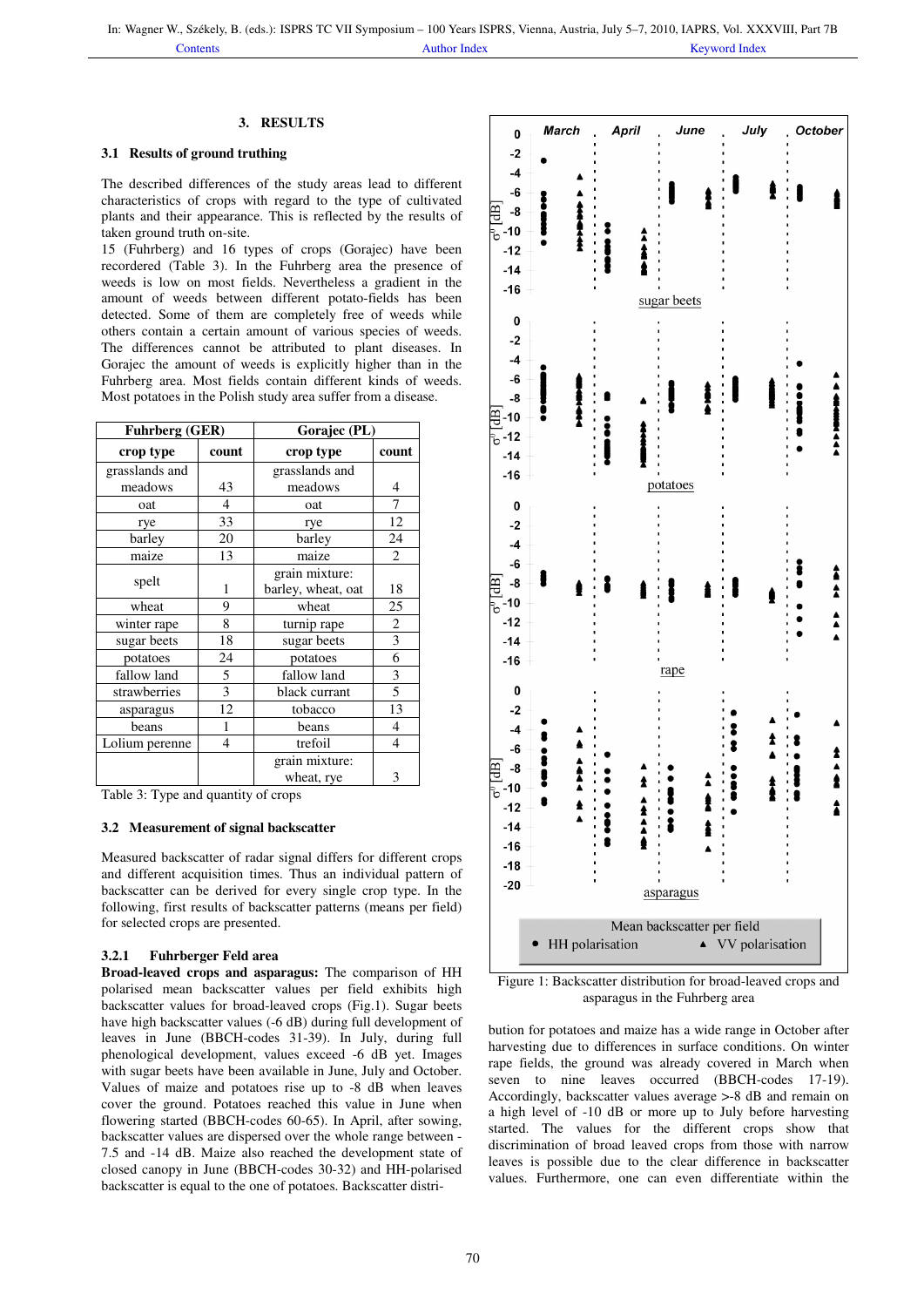broad-leaved crops due to the time difference in development of ground covering leaves. For asparagus there is a widespread backscatter distribution recognizable for all acquisition months. The maximum backscatter values (up to -2 dB) are reached in March, July and October. Lowest values (below -14 dB) were noticed in April and June. The structure of the asparagus plant and the plantation in rows seems to influence the reflection strongly.

The analysis of the VV polarised signal shows a very similar backscatter for broad-leaved crops when compared to the HH polarised signal. Just a minor decline of values occurs at all dates.



Figure 2: Backscatter distribution for grains in Fuhrberg area

**Grains:** Backscatter values for grains (Fig 2) differ decisively from broad-leaved crops. In April, the values exhibit a decline to <-10 dB despite of the different phenological stages for spring and winter grains. In April 2009, spring grain started the development of first leaves (BBCH-codes 11-14), while winter grain finished the development of tillers and started elongation (BBCH-codes 29-31). But, these strong differences in the

canopy structure and ground cover between winter and summer grains are not mirrored in the backscatter. After development of closed canopy in June, backscatter values remain on low level (<-11 dB) except from most oat fields where values remained above -12 dB. The backscatter of some barley and rye fields declined to -15 dB, while wheat and oat never cross the line of -14 dB. During June acquisition, all grains began flowering or fruit development (BBCH-codes 61-75). The values for barley and rye in July rose to >-12 dB. Most barley fields have a mean backscatter distribution of -9.5 to -12 dB. Rye fields have a mean backscatter from -8 dB to -12 dB. The backscatter values for wheat and oat remain on the level of June. Nearly all grains finished flowering and fruit development and were at stage of ripening (BBCH-codes 83-89) in July. Distribution of mean backscatter during October acquisition differs on wide range due to different dates of harvest.

Except for oat, backscatter of VV polarised measurement show a strong decline of approx. -2 dB in June and July compared to HH polarised data. For other months and for oat this effect cannot be recognized or the decline is not as strong.

Within the group of grains, oat is clearly discriminable because the backscatter values in June do not decrease.

**Grasslands and meadows:** For grasslands and meadows there is a characteristic low backscattering of the radar signal in March (Fig. 3). Its distribution ranges from -10.6 to -14.3 dB. The values are lower than for most other crops at this time. Thus, grassland could be easily discriminated from grains, bare soil in preparation and intertillage crops which existed on other fields during March acquisition. Backscattering during acquisitions in April, June and July is similar to the one of grains. In April and June, the mean backscatter is <-12 dB. It is equally distributed up to -16 dB. In July, backscatter values reach >-12 dB; the phenology varied because of previous swathe. October values then reach the level of March again.

In VV polarised mode measured backscatter signal is lower than HH polarised signal for all acquisition month. This effect is strongest in July: VV values differ from HH values by approx. 2 dB. Due to the low backscatter values in March differentiation of grasslands/ meadows and grains is possible.



Figure 3: Backscatter distribution for grassland and meadows in the Fuhrberg area

### **3.2.2 Gorajec area**:

**Broad-leaved crops:** Sugar beets show backscatter values between -8 and -10dB in June. From July to September sugar beet fields remain on a high value (>-8 dB). Compared to sugar beets in Fuhrberg area, backscatter rises during summer month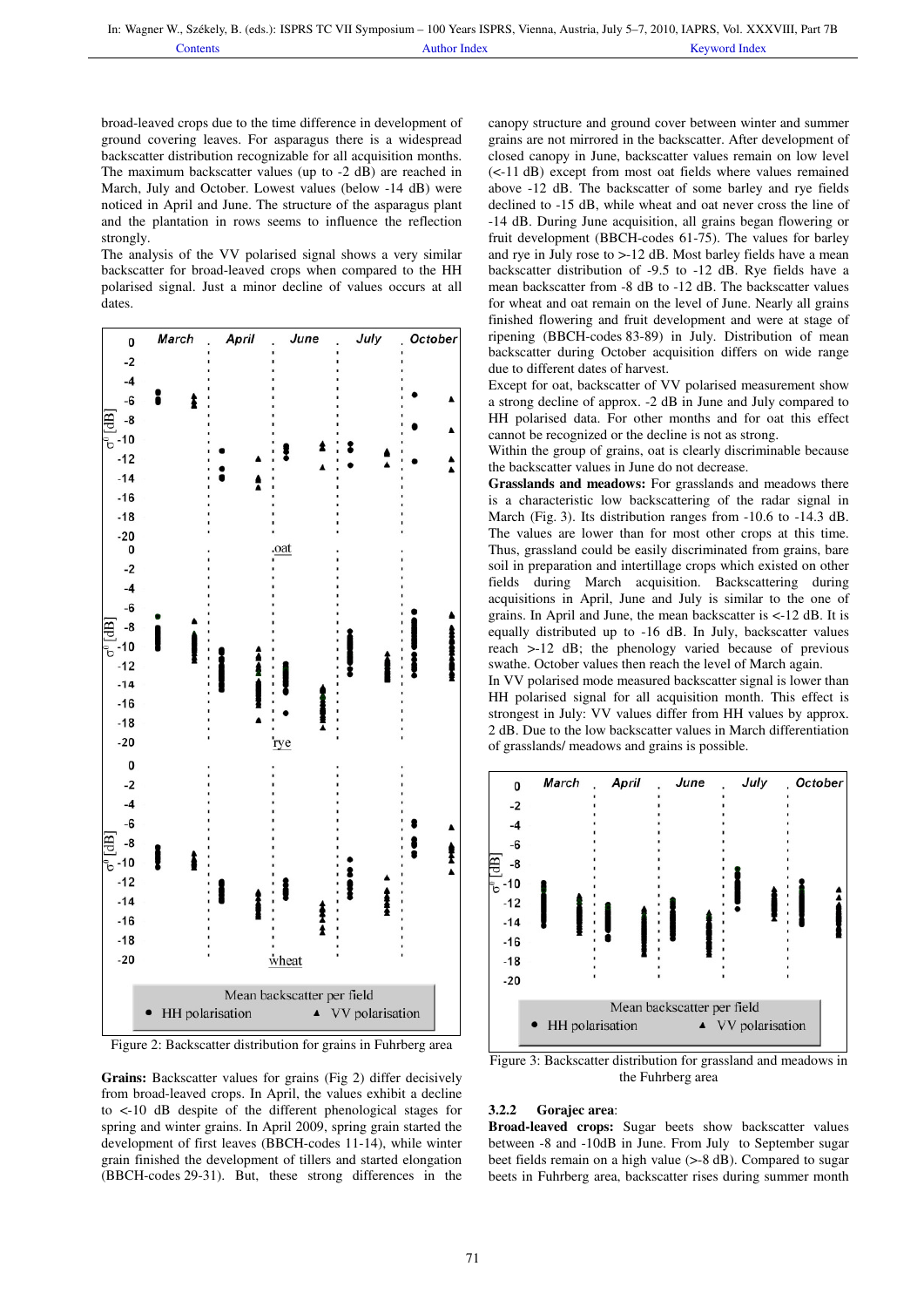

Figure 4: Backscatter distribution for grains in the Gorajec area

but does not likewise cross the line of -6 dB. Potatoes have highest backscatter during the July and August acquisitions (>- 9.2 dB and > -8.2 dB). In June and September they differ within huge ranges. This is very similar to potato fields in Fuhrberg with exception of June where the values of Gorajec seem randomly distributed. Backscatter values for both maize fields increase constantly from April to July. They remain on a level of >-10 dB until a significant decrease in October. In comparison, Fuhrberg backscatter values for maize fields increase to a higher level in June and July. Tobacco, which is also a broad-leaved crop, increases from April to July to a high level of above -7.3 dB. After reaching this peak, it turns to lower level but remains above -10 dB until harvest in October. The VV polarised backscatter value for broad-leaved crops decreases with a lower rate compared to the one of HH polarised signal. This is very similar to the results for Fuhrberg. The backscatter of broad-leaved crops is comparable to the one of Fuhrberg site, although they do not reach such high values.

**Grains:** Grain crops mainly exhibit high backscatter values in March (Fig. 4). In April values are significantly lower. HH polarised backscatter increase within a wide range from April to July. In August, before harvest started, most values decrease to <-10dB. This is especially recognizable for wheat and rye. After the harvest the values increase in September and than decrease in October to <-8 dB. Compared to the grain crops in Fuhrberg area, grain fields in Gorajec vary within a wider range. An increment for grain crops in July can be observed likewise, but not as clearly as in Fuhrberg. Furthermore, there is an explicit difference between both June acquisitions with wide distributed values in Gorajec and low backscattering in Fuhrberg. There is a clear difference between VV and HH backscatter during the summer month. VV values are significantly lower. In June and July a strong decrease of backscatter values can be found. In June the mean decline is between 5.1 dB for rye and 3.2 dB for barley. In July the mean decrease ranges from 4.1 dB for rye and 2.2 dB for oat. In August decrease is less with mean declines from 1.2 dB (barley) to 2.1 dB (oat). VV backscatter during the summer month decreases stronger than for grains in Fuhrberg area.

**Grasslands and meadows:** Measured backscatter for grasslands and meadows shows a constant value of <-10 dB. The only exceptions are two fields in March with clearly higher backscatter of >-10 dB and one measurement in June with - 9.5 dB. Although grasslands do not reach values as low as the ones in Fuhrberg, they remain on a relatively low value compared to other crop types in the Gorajec region. An increment of values in July, similar to the one in Fuhrberg, cannot be found. The same effect as in Fuhrberg is observable in March, when most values are lower then grain crops or bare soils. The VV polarisation backscatter is lower during all month (average 1 dB). But during the summer month the decrease is stronger with about 2 dB. This is comparable to the Fuhrberg results for VV backscatter in grasslands and meadows.

### **4. CONCLUSIONS**

The results of backscatter measurements for the different crops are very promising because individual backscattering patterns for the different crops can be found by using time series of images. As the images are available all over the year independent from the weather conditions, the phenological development of the plants during the year can be detected. This allows not only for a clear separation of broad-leaved crops from small leaved crops, but also for discrimination within the group of broad leaved crops (e.g. sugar beets and maize). The separation between the different grains still has some problems, with the exception of oats. But, due to its very specific reflection, especially in April, grasslands can be differentiated from all grains very clearly. This is not given for applications with optical data, when differentiation is often not available (Gonzalez-Sanpedro et al., 2008).